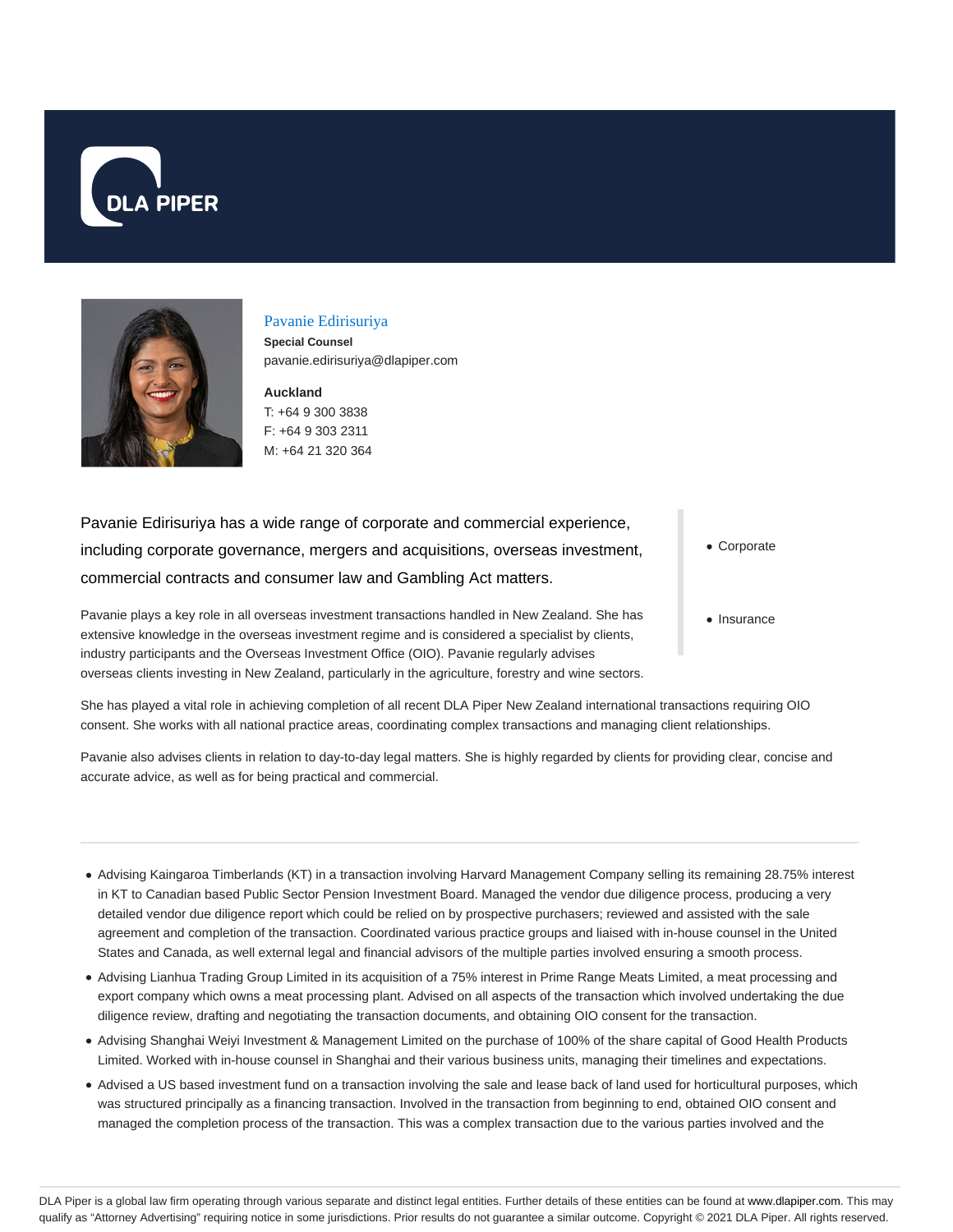structure of the transaction, including the financing nature, property and asset transfers, lease back arrangements and OIO consent. Worked with in-house counsel in the United States, as well as external legal and banking and finance advisors.

- Advised an Australian Fund Manager on multiple transactions involving the purchase of forestry assets in New Zealand. Acted on these acquisitions from beginning to settlement, including assisting with drafting the sale and purchase agreements and obtaining OIO consent. The OIO application process was complex for these transactions, as the forestry assets being purchased were developed and established assets. Worked with the investment advisors of the fund manager in New Zealand, as well as with in-house counsel teams in Australia and the United States.
- Advised a United Kingdom based investment fund in relation to the acquisition of multiple dairy farm 'going concern' businesses.
- Advised Mondelez International Inc. on the New Zealand aspects of a transaction under which Mondelez International Inc. and D.E Master Blenders 1753 B.V. combined their respective coffee businesses through the establishment of a joint venture known as Jacobs Douwe Egberts. The transaction included the transfer of assets of D.E Coffee & Tea New Zealand, a New Zealand company. As the value of consideration attributable to the New Zealand company's assets exceeded NZ\$100 million, OIO consent was required. Managed the OIO application process from beginning to end.
- Advising Mondelez New Zealand on day-to-day legal matters, including sales promotions, advertising campaigns and corporate governance matters.
- Advising Champion Flour Milling Limited on day-to-day legal matters, including commercial and company secretarial matters.
- Advised, and obtained OIO consent for, Yashili New Zealand Dairy Co., Limited on the establishment of a milk processing plant in Pokeno, the cost of which was over \$212 million. Acted, and successfully obtained OIO consent, for China Mengniu Dairy Company Limited on its subsequent takeover of Yashili.

## CREDENTIALS

# Professional Qualifications

Barrister and Solicitor of the High Court of New Zealand, 2009

# **Education**

- University of Auckland, BA, 2008
- University of Auckland, LLB, 2008

# **Memberships**

- New Zealand Law Society
- Auckland District Law Society

## INSIGHTS

## **Publications**

#### **Pushing for progress**

#### 23 September 2021

Our diversity and inclusion programme at DLA Piper in New Zealand has always enlisted and relied on the help of our employee base. Our employees own, drive, and enhance our programme.

**Revocation of emergency notification regime and introduction of 'call-in' regime**

1 June 2021

DLA Piper is a global law firm operating through various separate and distinct legal entities. Further details of these entities can be found at www.dlapiper.com. This may qualify as "Attorney Advertising" requiring notice in some jurisdictions. Prior results do not guarantee a similar outcome. Copyright @ 2021 DLA Piper. All rights reserved.